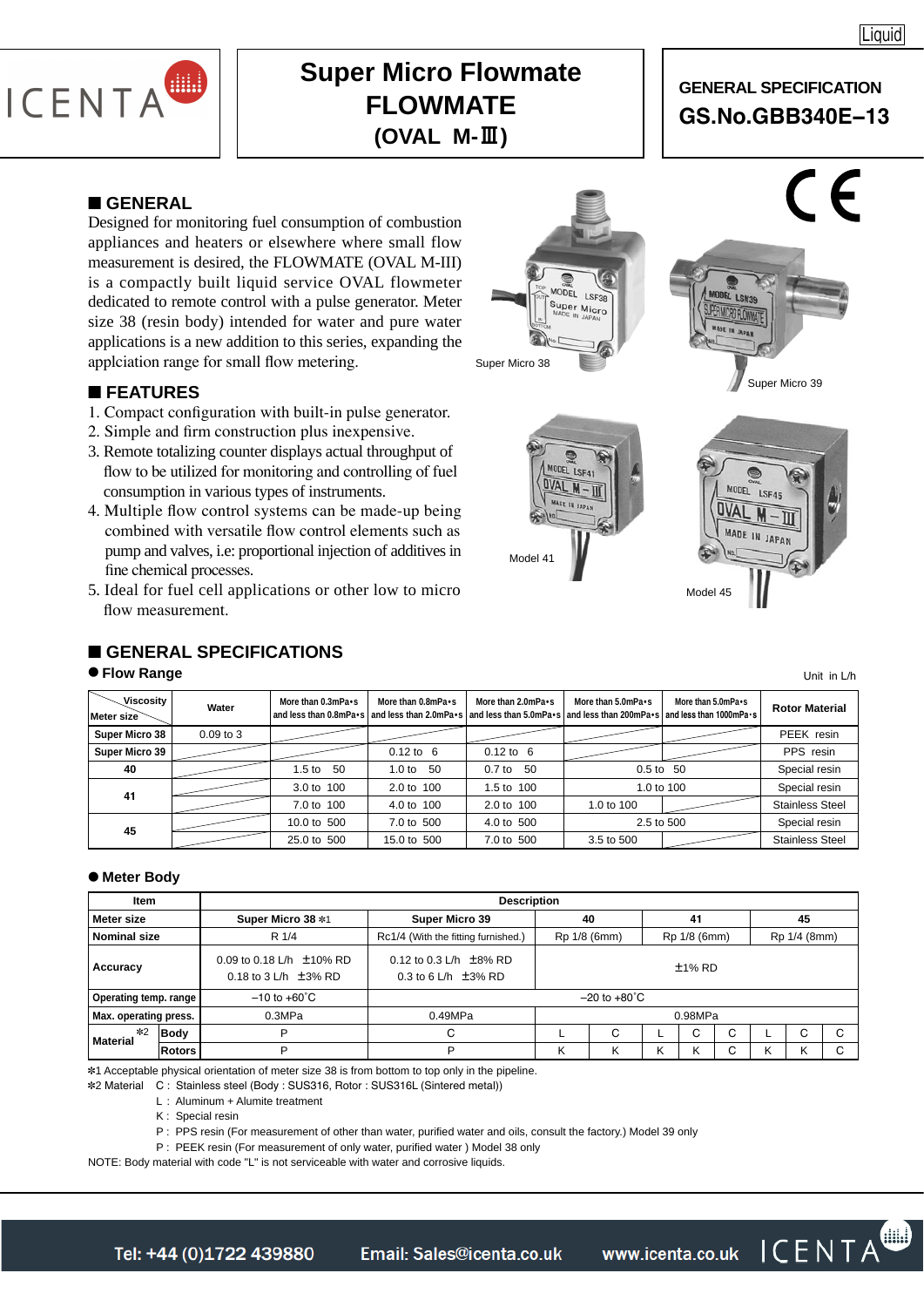#### ● **Pulse Generator**

#### **1. MR sensor (standard)**

| Item                         | <b>Description</b>                                                                                                                                                                                                                                                                                                                                                                                                                                                                                                                                                                                                        |                                                                                                                                                                                                                                                                                                                                                                                                                                                                                                                                                                                                                                             |  |  |  |  |  |
|------------------------------|---------------------------------------------------------------------------------------------------------------------------------------------------------------------------------------------------------------------------------------------------------------------------------------------------------------------------------------------------------------------------------------------------------------------------------------------------------------------------------------------------------------------------------------------------------------------------------------------------------------------------|---------------------------------------------------------------------------------------------------------------------------------------------------------------------------------------------------------------------------------------------------------------------------------------------------------------------------------------------------------------------------------------------------------------------------------------------------------------------------------------------------------------------------------------------------------------------------------------------------------------------------------------------|--|--|--|--|--|
|                              | Model 38                                                                                                                                                                                                                                                                                                                                                                                                                                                                                                                                                                                                                  | Model 39, 40, 41, 45                                                                                                                                                                                                                                                                                                                                                                                                                                                                                                                                                                                                                        |  |  |  |  |  |
| <b>Detection method</b>      |                                                                                                                                                                                                                                                                                                                                                                                                                                                                                                                                                                                                                           | Magnetic sensor                                                                                                                                                                                                                                                                                                                                                                                                                                                                                                                                                                                                                             |  |  |  |  |  |
| <b>Response frequency</b>    |                                                                                                                                                                                                                                                                                                                                                                                                                                                                                                                                                                                                                           | Max.1000Hz                                                                                                                                                                                                                                                                                                                                                                                                                                                                                                                                                                                                                                  |  |  |  |  |  |
| Ambient temp. range          |                                                                                                                                                                                                                                                                                                                                                                                                                                                                                                                                                                                                                           | $-20$ to $+80^{\circ}$ C                                                                                                                                                                                                                                                                                                                                                                                                                                                                                                                                                                                                                    |  |  |  |  |  |
| Output pulse                 | Voltage pulse 0/1=Max. 1VDC/ [Supply voltage]<br>-Min. 2VDC<br>(at load resistance Min. 10 $k\Omega$ )<br>- [Supply voltage]<br>$\left\lbrack \left\lbrack \right\rbrack \right\rbrack$ $\left\lbrack \right\rbrack \left\lbrack \right\rbrack \right\rbrack$ $\left\lbrack \right\rbrack$ $\left\lbrack \right\rbrack$ $\left\lbrack \right\rbrack$ $\left\lbrack \right\rbrack$ $\left\lbrack \right\rbrack$ $\left\lbrack \right\rbrack$ $\left\lbrack \right\rbrack$ $\left\lbrack \right\rbrack$ $\left\lbrack \right\rbrack$ $\left\lbrack \right\rbrack$ $\left\lbrack \right\rbrack$ $\left\lbrack \right\rbrack$ | Voltage pulse : $0/1 =$ Max. 0.5VDC/6.2 to 7.6VDC<br>(at load resistance Min.10 $k\Omega$ )<br>$-6.2$ to 7.6VDC<br>$\begin{array}{c}\n\begin{array}{c}\n\begin{array}{c}\n\begin{array}{c}\n\begin{array}{c}\n\end{array}\n\end{array} \\ \begin{array}{c}\n\begin{array}{c}\n\end{array}\n\end{array} \\ \begin{array}{c}\n\begin{array}{c}\n\end{array}\n\end{array} \\ \begin{array}{c}\n\begin{array}{c}\n\end{array}\n\end{array} \\ \begin{array}{c}\n\begin{array}{c}\n\end{array}\n\end{array} \\ \begin{array}{c}\n\end{array}\n\end{array} \\ \begin{array}{c}\n\begin{array}{c}\n\end{array}\n\end{array} \\ \begin{array}{c}\n$ |  |  |  |  |  |
|                              | Wave form ratio (%)                                                                                                                                                                                                                                                                                                                                                                                                                                                                                                                                                                                                       |                                                                                                                                                                                                                                                                                                                                                                                                                                                                                                                                                                                                                                             |  |  |  |  |  |
|                              | $4.0 \leq \frac{H}{H+L} \times 100 \leq 65.0$                                                                                                                                                                                                                                                                                                                                                                                                                                                                                                                                                                             |                                                                                                                                                                                                                                                                                                                                                                                                                                                                                                                                                                                                                                             |  |  |  |  |  |
| <b>Transmission distance</b> | Max. 1km (Cable: CVVS 1.25 to 2sq.)                                                                                                                                                                                                                                                                                                                                                                                                                                                                                                                                                                                       |                                                                                                                                                                                                                                                                                                                                                                                                                                                                                                                                                                                                                                             |  |  |  |  |  |
| Power supply                 | 12 to 24VDC ± 10%                                                                                                                                                                                                                                                                                                                                                                                                                                                                                                                                                                                                         |                                                                                                                                                                                                                                                                                                                                                                                                                                                                                                                                                                                                                                             |  |  |  |  |  |
| Power consumption            | Max. 10mA (Max 0.3W)                                                                                                                                                                                                                                                                                                                                                                                                                                                                                                                                                                                                      |                                                                                                                                                                                                                                                                                                                                                                                                                                                                                                                                                                                                                                             |  |  |  |  |  |

#### **Output Pluse Unit**

|                |                           | <b>Scaled pulse</b>                 | <b>Unscaled pulse</b>       |                                     |                             |  |  |
|----------------|---------------------------|-------------------------------------|-----------------------------|-------------------------------------|-----------------------------|--|--|
| Meter size     | <b>Pulse Unit</b><br>mL/P | Freq. at Max.<br><b>Flowrate Hz</b> | <b>Meter Factor</b><br>mL/P | Freq. at Max.<br><b>Flowrate Hz</b> | <b>Max. Flowrate</b><br>L/h |  |  |
| Super Micro 38 |                           |                                     | 0.0550                      | 15.2                                |                             |  |  |
| Super Micro 39 |                           |                                     | 0.161                       | 10.4                                |                             |  |  |
| 40             |                           | 13.9                                | 0.25                        | 55.6                                | 50                          |  |  |
| 41             |                           | 27.8                                | 0.5                         | 55.6                                | 100                         |  |  |
| 45             | 10                        | 13.9                                | 2.5                         | 55.6                                | 500                         |  |  |

#### **2. Reed Switch (Option: Except for Size 38 or 39)**

| ltem                       | <b>Description</b>                            |  |  |  |  |
|----------------------------|-----------------------------------------------|--|--|--|--|
| Max. operating voltage     | AC: 45V, DC: 45V                              |  |  |  |  |
| <b>Contact capacity</b>    | 10W or 0.5A                                   |  |  |  |  |
| <b>Electric durability</b> | DC: 250V RMS 1min.                            |  |  |  |  |
| Output pulse               | Contact pulse (Unscaled pulse only)           |  |  |  |  |
| Ambient temperature        | $-20$ to $+85^{\circ}$ C (at less than 90%RH) |  |  |  |  |

#### **Output Pluse Unit**

|            | <b>Unscaled pulse</b>       |                                     |                             |  |  |  |  |
|------------|-----------------------------|-------------------------------------|-----------------------------|--|--|--|--|
| Meter size | <b>Meter Factor</b><br>mL/P | Freq. at Max.<br><b>Flowrate Hz</b> | <b>Max. Flowrate</b><br>L/h |  |  |  |  |
| 40         | 0.5                         | 27.8                                | 50                          |  |  |  |  |
|            | 1.0                         | 27.8                                | 100                         |  |  |  |  |
|            | 5.0                         | 27.8                                | 500                         |  |  |  |  |

# ■ **APPLICABLE EN DIRECTIVES**

| Applicable EU Directive       | Electro-Magnetic Compatibility Directive : 2004/108/EC |                                                                |  |  |  |  |  |  |  |  |
|-------------------------------|--------------------------------------------------------|----------------------------------------------------------------|--|--|--|--|--|--|--|--|
| Applicable EN standards, etc. | For Electro-Magnetic Compatibility Directive           | EN55011: 1998/A1: 1999. Group 1. Class B<br>EN61000-6-2 : 2001 |  |  |  |  |  |  |  |  |

Provision of a lightning arrestor (M-SYSTEM : MDP-SP or equivalent) is prerequisite.

# ■ **METER ERROR AND PRESSURE DROP**

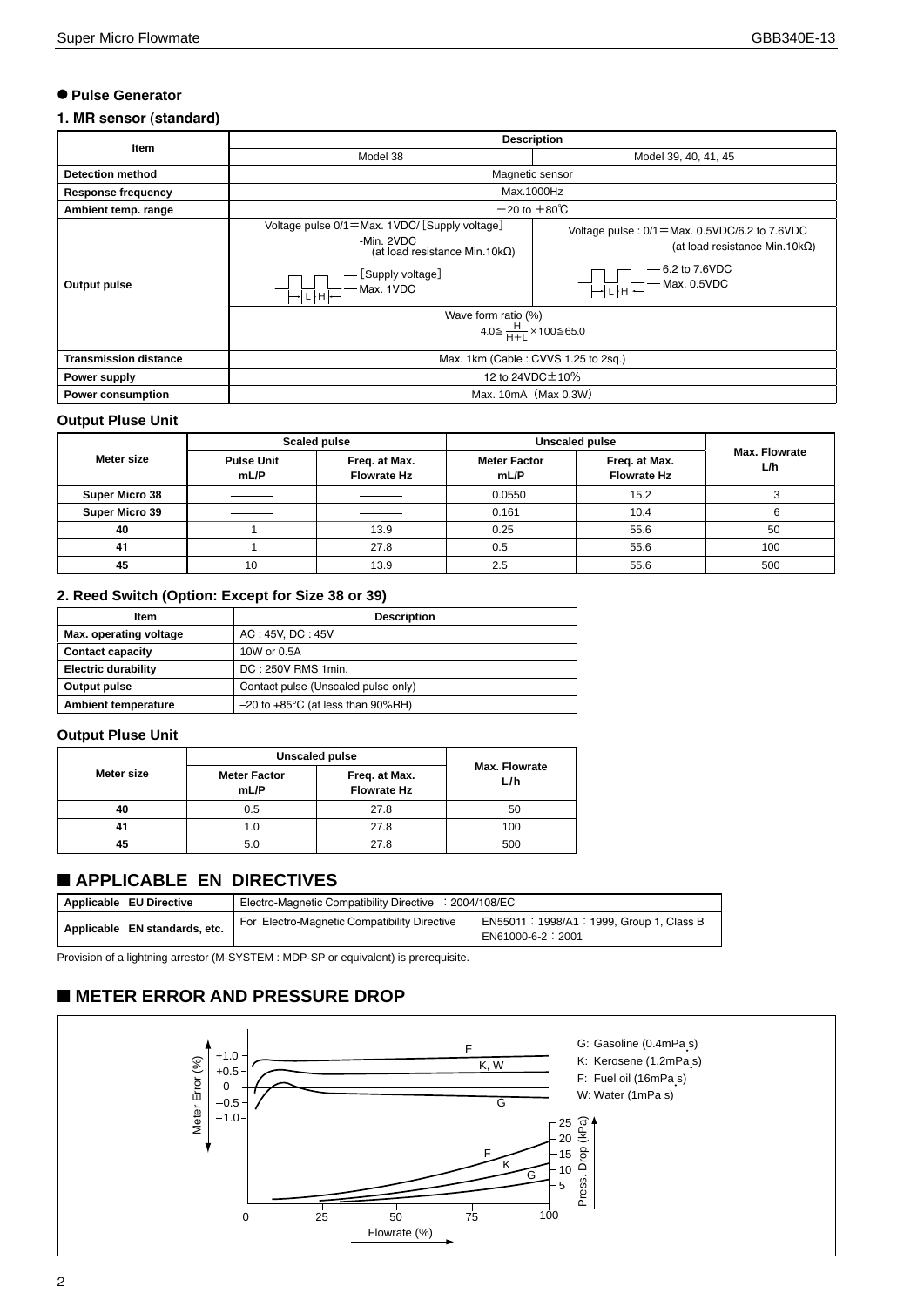# ■ **COMBINATION WITH RECEIVING INSTRUMENTS**



# ■ **PRODUCT CODE EXPLANATION**

| Code, No.<br>Item |                                                          |              | <b>Description</b>                            | Combination  |                        |                      |                          |                                              |              |               |                      |          |          |            |         |    |
|-------------------|----------------------------------------------------------|--------------|-----------------------------------------------|--------------|------------------------|----------------------|--------------------------|----------------------------------------------|--------------|---------------|----------------------|----------|----------|------------|---------|----|
|                   |                                                          |              | 1 2 3                                         |              | 0.6000                 |                      |                          | $\qquad \qquad -$                            | $^\circledR$ | $  \circledS$ |                      | 38       | 39       | 40         | 41      | 45 |
| Kind              |                                                          |              | L S F                                         |              |                        |                      |                          |                                              |              |               | OVAL M-III           | ( )      |          | $\bigcirc$ | 0       | 0  |
|                   |                                                          |              |                                               | 3            | 8                      |                      |                          |                                              |              |               | R 1/4 male           | O        |          |            |         |    |
| 3<br>9            |                                                          |              |                                               |              |                        |                      |                          | G <sub>1/8</sub>                             |              | $\circ$       |                      |          |          |            |         |    |
| <b>Model</b>      |                                                          |              |                                               | 4            | 0                      |                      |                          |                                              |              |               | Rp 1/8 (6mm)         |          |          | $\circ$    |         |    |
|                   |                                                          |              |                                               | 4            | 1                      |                      |                          |                                              |              |               | Rp 1/8 (6mm)         |          |          |            | $\circ$ |    |
| -5<br>4           |                                                          |              |                                               | Rp 1/4 (8mm) |                        |                      |                          |                                              | O            |               |                      |          |          |            |         |    |
| P<br>P            |                                                          |              | Body (C) + Rotor (P: PEEK resin) Size 38 only | O            | $\times$               | $\times$             | $\times$                 | $\times$                                     |              |               |                      |          |          |            |         |    |
|                   |                                                          |              |                                               |              |                        |                      |                          | Body (C) + Rotor (P: PPS resin) Size 39 only | $\times$     | $($ )         | $\times$             | $\times$ | $\times$ |            |         |    |
|                   | <b>Material of</b><br>C<br><b>Metering elements</b><br>P |              |                                               |              |                        | Body (C) + Rotor (C) | $\times$                 | $\times$                                     | $\times$     | 0             | ∩                    |          |          |            |         |    |
|                   |                                                          |              |                                               |              |                        | Body (L) + Rotor (K) | $\times$                 | $\times$                                     | 0            | O             | ∩                    |          |          |            |         |    |
|                   |                                                          |              |                                               |              |                        |                      | Body $(C)$ + Rotor $(K)$ | $\times$                                     | $\times$     | O             | O                    | ∩        |          |            |         |    |
| <b>Connection</b> |                                                          |              |                                               |              |                        |                      | $\bf{0}$                 | $\overline{\phantom{a}}$                     |              |               | No connector         | O        |          | $\circ$    | 0       | 0  |
| 8                 |                                                          |              | W/connector (option)                          | $\times$     | $\left( \quad \right)$ | $\bigcirc$           | 0                        | ∩                                            |              |               |                      |          |          |            |         |    |
| м<br>Generation   |                                                          |              | MR sensor                                     | ∩            |                        | 0                    | 0                        | ∩                                            |              |               |                      |          |          |            |         |    |
|                   |                                                          |              |                                               |              |                        |                      |                          |                                              | R            |               | Reed switch (option) | $\times$ | $\times$ | 0          | 0       | O  |
| Kind of pulse     |                                                          |              | Unscaled pulse                                |              |                        | O                    | O                        | ∩                                            |              |               |                      |          |          |            |         |    |
|                   |                                                          | $\mathbf{2}$ | Scaled pulse (MR sensor only)                 |              | ×                      | O                    | ∩                        |                                              |              |               |                      |          |          |            |         |    |

Note ○:Available

×:Not available